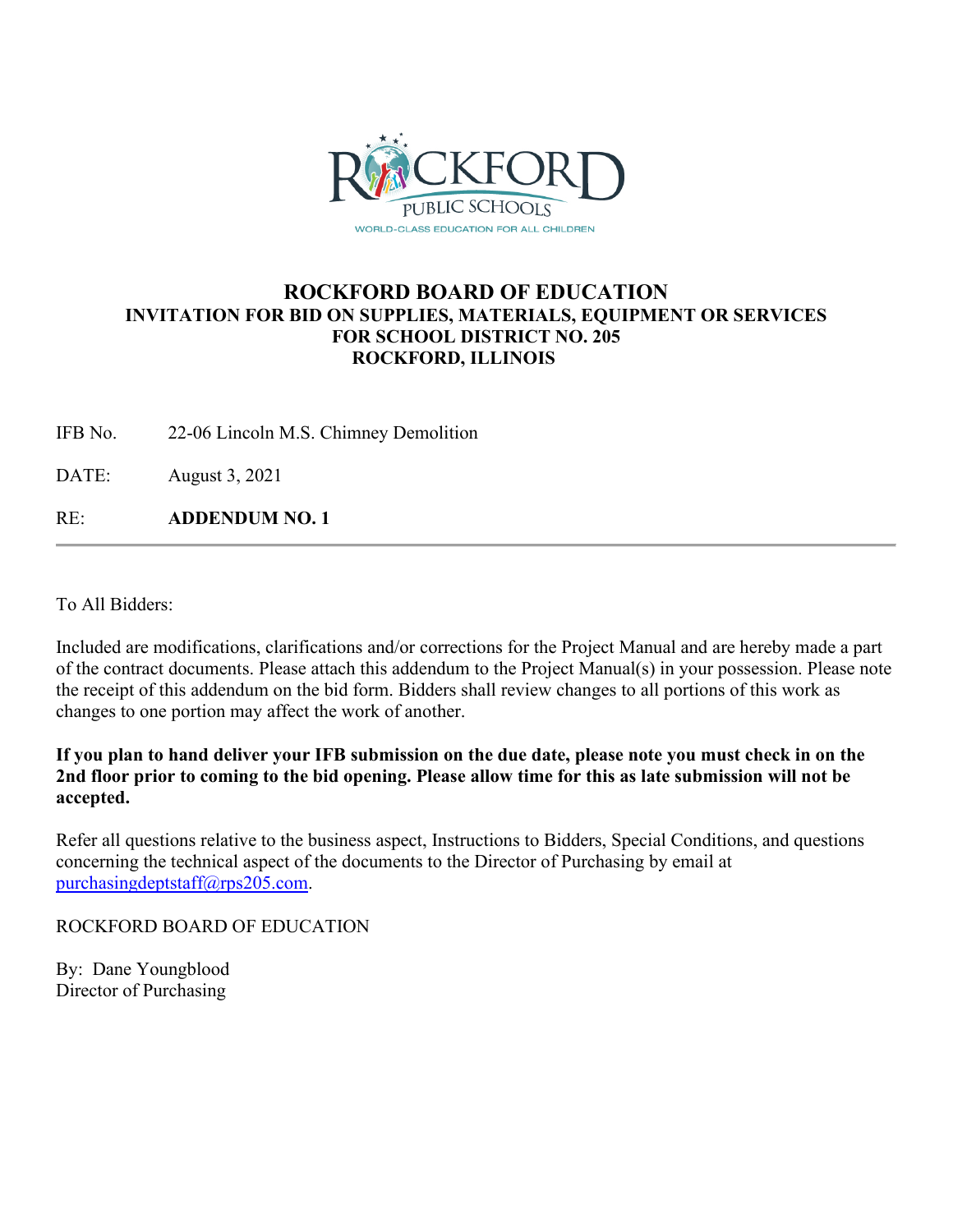

## **ADDENDUM**

TO: PROSPECTIVE BIDDERS

RE: ADDENDUM # 1

PROJECT NUMBER: BFA # 1147 RPS205 #2202<br>FOR: Lincoln Middle School Chimn Lincoln Middle School Chimney Removal IFB 22-06 ADDRESS: 1500 Charles Street Rockford, IL 61104

DATE: 08-03-2021

Please attach Addendum 1 to the above Drawings, and kindly take same into consideration in preparing your proposal.

By \_\_\_\_\_\_\_\_\_\_\_\_\_\_\_\_\_\_\_\_\_\_\_\_\_\_\_\_\_\_\_\_\_ Rob C. Belles, Belles Firm of Architecture Inc.

**This addendum consists of 2 text pages including this sheet.**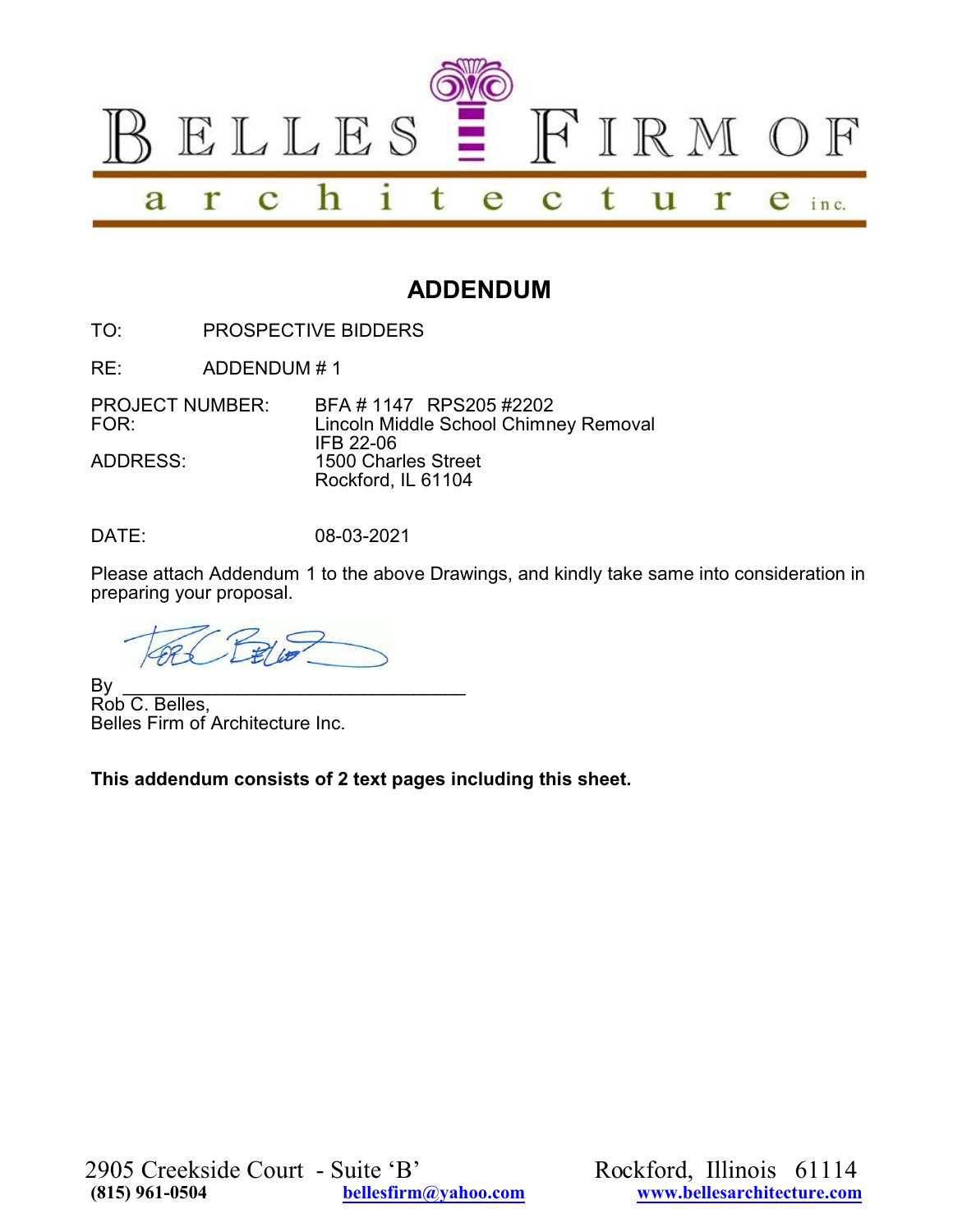PROJECT NUMBER: BFA # 1147 RPS205 #2202 Lincoln Middle School Chimney Removal IFB 22-06

## **MANDATORY PRE-BID MEETING MINUTES**

1) Meeting was started at 10:02am in the parking lot outside the band room.

2) Scott Jensen, RPS205, provided each contractor a copy of, and read the Pre-Bid Conference Statement.

Belles emphasized that NOW was the best opportunity for questions.

Scott emphasized that all RFI's are to be to Dane Youngblood via email on the Statement.

3) Contractors had access to the exterior, and space available for work, staging, and storage. Scott mentioned school would be in session, and care would need to be taken. Contractors had access to the interior.

If a contractor wants/needs to re-visit the site they should contact Scott Jensen.

4) Work Hours are TYPICALLY 6am to 5pm. It is possible, with advance notice, to work outside these hours.

5) QUESTION: *"Can we use a different roofing than TPO, given the TPO shortage*." ANSWER: It would be considered. The preference is for TPO, however.

6) QUESTION: "*Were the steel bands tested for lead paint"* ANSWER: No. Debris on the ground, and from the edges of the ash door were tested for Asbestos. There was no asbestos. No access to or testing was done to materials or surfaces above normal ground level.

7) It was noted that the Specifications, Division 1-16, did not include all the sections in the index. All bidders are advised to download the entire written specifications (141 pages) from the District Website or the Bonfire Portal. Link is "*22-06 Complete Specifications - Updated*".